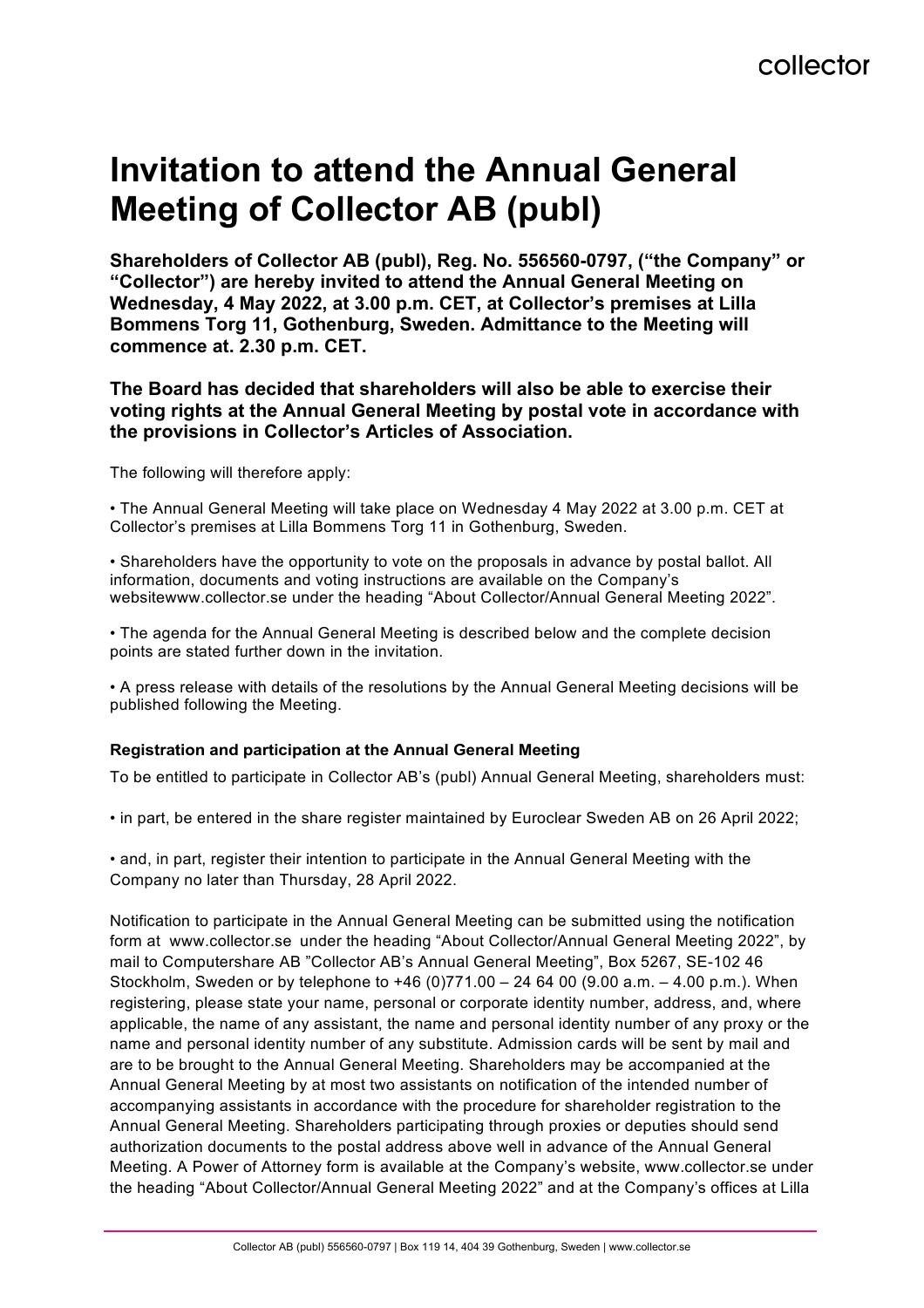Bommens Torg 11, SE-411 04 Gothenburg, Sweden. The power of attorney may not be older than one year unless it states that it is valid for a longer period, although it may not be valid for a period of more than five years.

Shareholders wishing to use the opportunity to vote by post before the Annual General Meeting must do so in accordance with the instructions under the heading "Postal voting" below. In the event of such postal voting, no further notification is required.

#### **Nominee-registered shares**

In order to be entitled to participate in the Annual General Meeting, regardless of whether this is done physically or by postal vote, shareholders whose shares have been registered with a nominee must re-register the shares in their own name with Euroclear Sweden AB, so that they are registered as shareholders in the share register on 26 April. 2022. Such registration may be temporary (so-called voting rights registration) and is requested from the nominee according to the nominee's procedures with the amount of advance notification as determined by the nominee. Voting rights registrations made no later than 28 April 2022 will be taken into account in the production of the share register.

#### **Postal voting**

The Board of Directors has decided that the shareholders may exercise their voting rights by post before the Annual General Meeting in accordance with Section 11 of the Articles of Association. In postal voting, a specific form shall be used, which is available at the Company's website, www.collector.se under the heading "About Collector/Annual General Meeting 2022" and at the Company's offices at Lilla Bommens Torg 11, SE-411 04 Gothenburg, Sweden. Further instructions and conditions are provided on the postal voting form.

The completed postal voting form must be received by Computershare AB (which administers the forms on behalf of Collector Bank) no later than Thursday, 28 April 2022. Votes received later than 28 April 2022 will be disregarded. The form shall be submitted by post to Computershare AB, "Collector AB's Annual General Meeting", Box 5267, SE-102 46 Stockholm, Sweden, or by e-mail to info@computershare.se. Shareholders who are natural persons may also, by verifying their ID using BankID, cast their postal vote electronically via Collector's website, www.collector.se under the heading "About Collector/Annual General Meeting 2022". Shareholders may not add specific instructions or conditions to their postal votes. Doing so will render the entire postal vote form invalid. In cases where shareholders submit postal votes through a proxy, a power of attorney must be attached to the form. If the shareholder is a legal entity, a registration certificate or other authorization document must be attached to the form. Please direct any questions regarding the postal voting form to Computershare AB on telephone +46 771-24 64 00 (Monday-Friday 9.00 a.m – 4.00 p.m. CET).

#### **Proposed agenda**

- 1. Opening of the Annual General Meeting
- 2. Election of a chairman for the Meeting
- 3. Preparation and approval of voting list
- 4. Approval of agenda
- 5. Election of one or two persons to verify the minutes of the Meeting
- 6. Determination of whether the Meeting has been duly convened
- 7. Address by the Chairman of the Board and CEO of the Company
- 8. Presentation of the Annual Report, audit report, consolidated accounts and consolidated audit report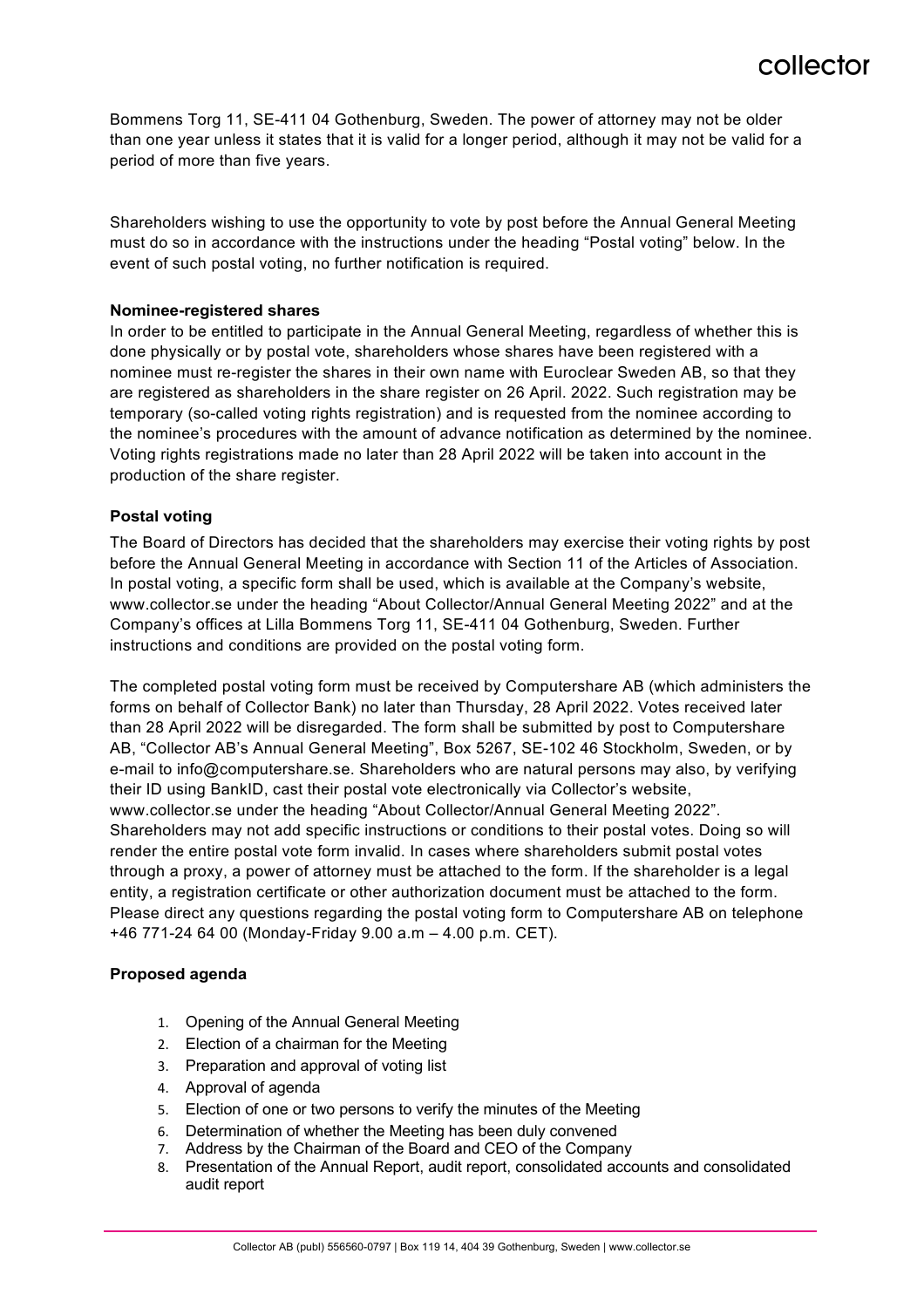- 9. Resolution on the adoption of the income statement, balance sheet, and consolidated income statement and consolidated balance sheet
- 10. Resolution regarding the appropriation of the Company's profit according to the adopted balance sheet
- 11. Resolution on discharge from liability for Board Members and the CEO
- 12. Adoption of Remuneration Report for 2021
- 13. Determination of the number of Board Members and auditors
- 14. Determination of remuneration to Board members and auditors
- 15. Election of:
	- a. Board members
	- b. Chairman of the Board
	- c. auditor
- 16. Adoption of guidelines on compensation for senior executives
- 17. Resolution to authorize the Board to issue new shares
- 18. Resolution to authorize the Board of Directors to determine repurchases and transfers of treasury shares
- 19. Decision on approval of merger plan regarding merger between the Company and Collector Bank AB
- 20. Closing of the Meeting

#### **Resolution proposals**

The Nomination Committee has submitted proposals for resolutions regarding items 2, 13, 14 and 15 on the agenda. The Nomination Committee, appointed in accordance with the procedure resolved by the Annual General Meeting, consisted of Sharam Rahi, appointed by Fastighets AB Balder (Chairman of the Nomination Committee); Anna-Maria Lundström Törnblom, appointed by StrategiQ Capital AB; Jesper Mårtensson, appointed by Förvaltnings AB Färgax ; and Erik Selin, Chairman of the Board, who together represent about 65 percent of the votes for all shares in the Company.

The Board of Directors of the Company has submitted proposals for resolutions regarding items 5, 10, 12, 16 17, 18 and 19 on the agenda.

#### **Item 2:**

The Nomination Committee proposes that lawyer Anders Strid be appointed chairman of the Meeting.

#### **Item 3:**

The voting list proposed for approval under Item 3 on the agenda is the voting list prepared by Computershare AB on the Company's behalf, based on the share register prepared for the Annual General Meeting, the shareholders registered and present at the Annual General Meeting and votes received by mail.

#### **Item 5:**

The Board proposes that Anna-Maria Lundström Törnblom verify the minutes of the Meeting.

#### **Item 10:**

The Board of Directors proposes that the Annual General Meeting resolves that the unappropriated earnings at the disposal of the Annual General Meeting of SEK 2,485,443,716 be appropriated such that SEK 2,485,443,716 be carried forward, meaning that no dividend is paid.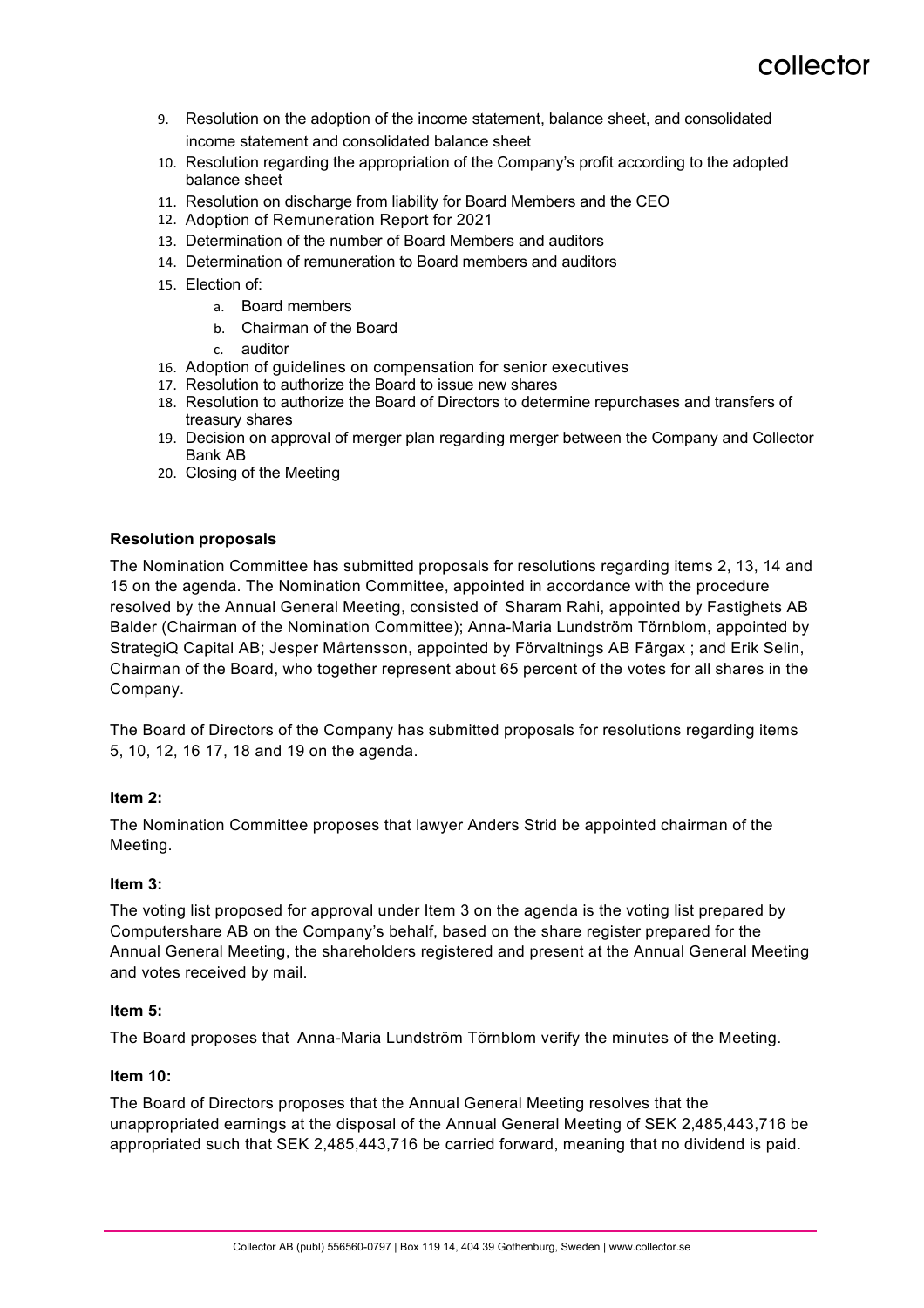

#### **Item 12:**

The Board of Directors proposes that the Annual General Meeting adopts the Remuneration Report required by the guidelines on the remuneration of senior executives prepared by the Board of Directors in accordance with Chapter 8, Section 53a the Swedish Companies Act. The report is available from the Company website, www.collector.se.

#### **Item 13:**

The Nomination Committee proposes that the Board shall consist of six AGM-elected ordinary members and that the Company shall have a registered firm of auditors as its auditor.

#### **Item 14:**

The Nomination Committee proposes a fixed fee of SEK 720,000 to the Chairman and SEK 360,000 to each of the other members and that fees to the auditor be paid in accordance with approved invoicing. The Nomination Committee also proposes that members of the Credit Committee, in addition to their Board fees, receive an additional fee of SEK 150,000 each, and that members of the Audit Committee and the Risk and Compliance Committee each receive an additional fee of SEK 100,000 respectively, in addition to their Board fees.

#### **Item 15:**

The Nomination Committee proposes the re-election of Board members Erik Selin, Christoffer Lundström, Charlotte Hybinette, Bengt Edholm, Ulf Croona and Marie Osberg. The Nomination Committee also proposes that Erik Selin be re-elected Chairman of the Board.

In accordance with the recommendation from the Audit Committee received by the Nomination Committee, the Nomination Committee proposes re-election of auditing firm Ernst & Young AB as auditor until the end of the 2023 Annual General Meeting. It is noted that Ernst & Young AB has communicated that authorized public accountant Daniel Eriksson will continue as the auditor responsible in the event that Ernst & Young AB is re-elected as auditor.

#### **Item 16:**

The Board of Directors proposes that the Annual General Meeting adopt the following guidelines for the remuneration of senior executives to apply until the 2026 Annual General Meeting at the latest.

#### *Applicable regulations*

Remunerations to senior executives are to be determined in accordance with these guidelines and Collector's remuneration policy, which is based on Swedish and European legislation and other regulations on remuneration systems for the banking sector, the Swedish Code of Corporate Governance, as well as generally accepted practices for a sound remuneration structure.

#### *Scope of application*

These guidelines include Company Management and Board members insofar as remunerations other than those approved by the Annual General Meeting are to be paid to Board members. Company management refers to the CEO, Deputy CEO and other persons in the management team, as well as employees who have the overall responsibility for any of the Company's control functions, regardless of whether these are from time to time included in the Company's management team or not.

The guidelines shall apply to agreed remunerations and changes made to already agreed remunerations, following the adoption of the guidelines by the 2022 Annual General Meeting. The guidelines do not include remunerations approved by the Annual General Meeting.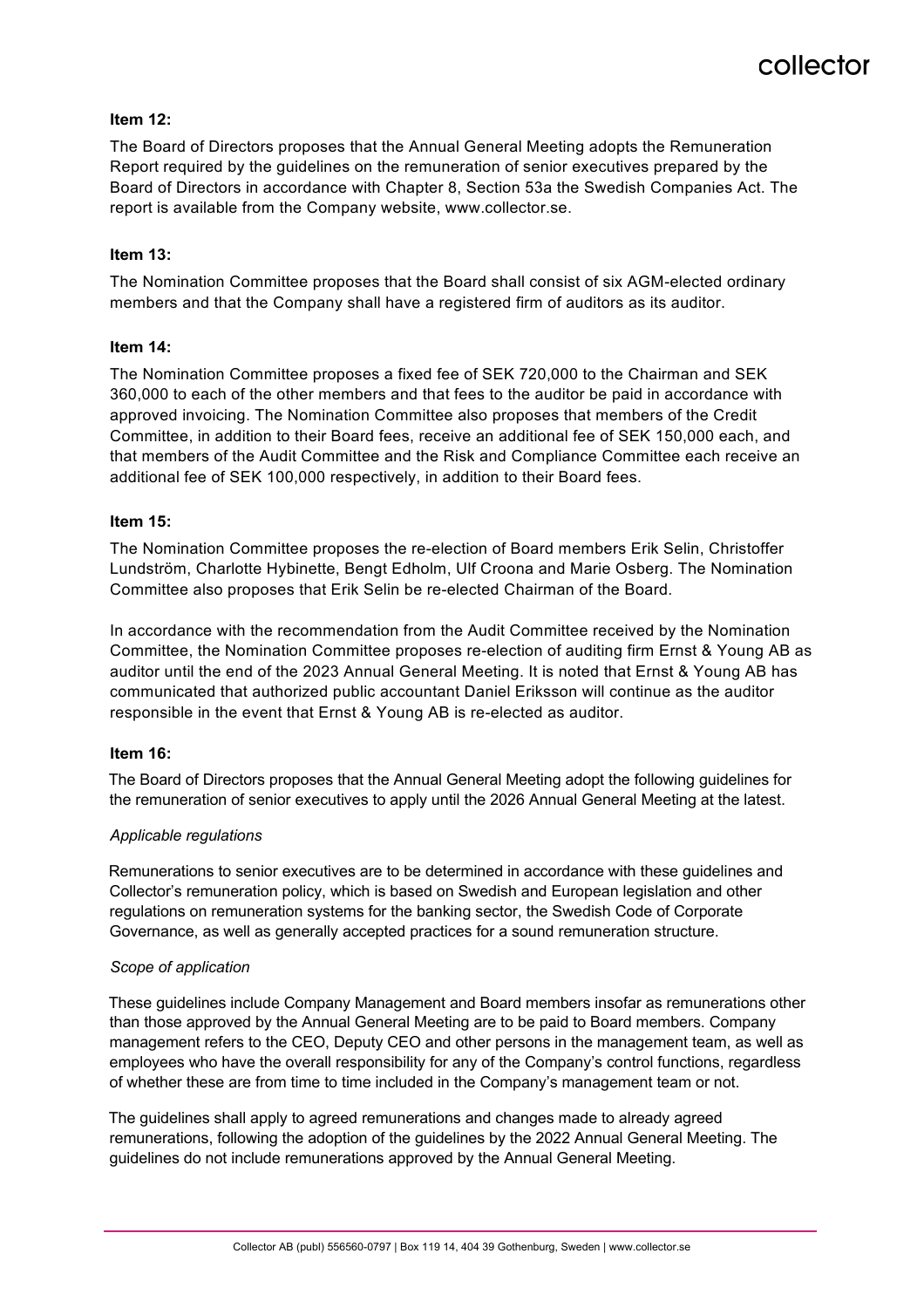Regarding terms of employment governed by regulations other than Swedish regulations, appropriate adjustments may be made to comply with any such regulations or established local practices that are mandatory, in connection with which the general purposes of these guidelines should be met to the greatest possible extent.

#### *How these guidelines promote the Company's business strategy, long-term interests and sustainability*

The operations of the Collector Group are conducted predominantly through Collector Bank, a bank that challenges established players, offering financing solutions for retail and corporate customers. Focusing on efficient decision-making processes and flexibility, Collector develops solutions based on customers' needs. The operations include personal loans, credit cards, savings accounts, payment solutions for e-commerce and shops, factoring, company credits, property credits and management of portfolios of overdue receivables. The strong corporate culture, characterized by entrepreneurship, commitment and ethics, contributes strongly to Collector's development journey.

The successful implementation of the Company's business strategy and the fostering of the Company's long-term interests, including its sustainability, requires the Company to be able to recruit and retain qualified employees. This requires the Company to be able to offer competitive remunerations. These guidelines make it possible for Company Management to be offered competitive total remuneration.

#### *Forms of remuneration, etc.*

Remunerations shall be on market terms and consist of the following components: fixed cash salary, pension provisions and other non-monetary benefits.

To avoid Company Management being encouraged to take unsound risks, no variable remuneration is to be paid, with the exception of what is stated below. Consequently, fixed remuneration, combined with pension provisions and non-monetary benefits, constitute the employee's total remuneration.

Furthermore, the Annual General Meeting may resolve to offer long-term incentive programmes, such share– or share price-related remunerations or incentive programmes. Such long-term incentive programmes are to be approved by the Annual General Meeting and are therefore not covered by these guidelines.

Variable cash remuneration may be paid in exceptional circumstances, provided that such extraordinary arrangements are limited in terms of time and applied only at the individual level, either for the purpose of recruiting or retaining executives, or as compensation for extraordinary efforts beyond the ordinary duties of the individual. Such variable remuneration may not, however, be linked to the Company's financial targets or similar, which could lead to the employees concerned being enticed to take unsound risks. Such remunerations may not exceed an amount corresponding to 20 percent of the fixed annual cash salary and shall not be paid more than once per year and per individual. Decisions regarding such remuneration shall be made by the Board of Directors, based on a proposal from the Remuneration Committee.

#### *Fixed salary*

Each member of Company Management shall be offered a fixed salary on market terms and based on the complexity of the job and the executive's experience, responsibility, competence and performance. The fixed salary is revised annually.

#### *Pensions*

Each member of the Company Management team shall be offered a pension on market terms in the country where the executive has his or her permanent residence.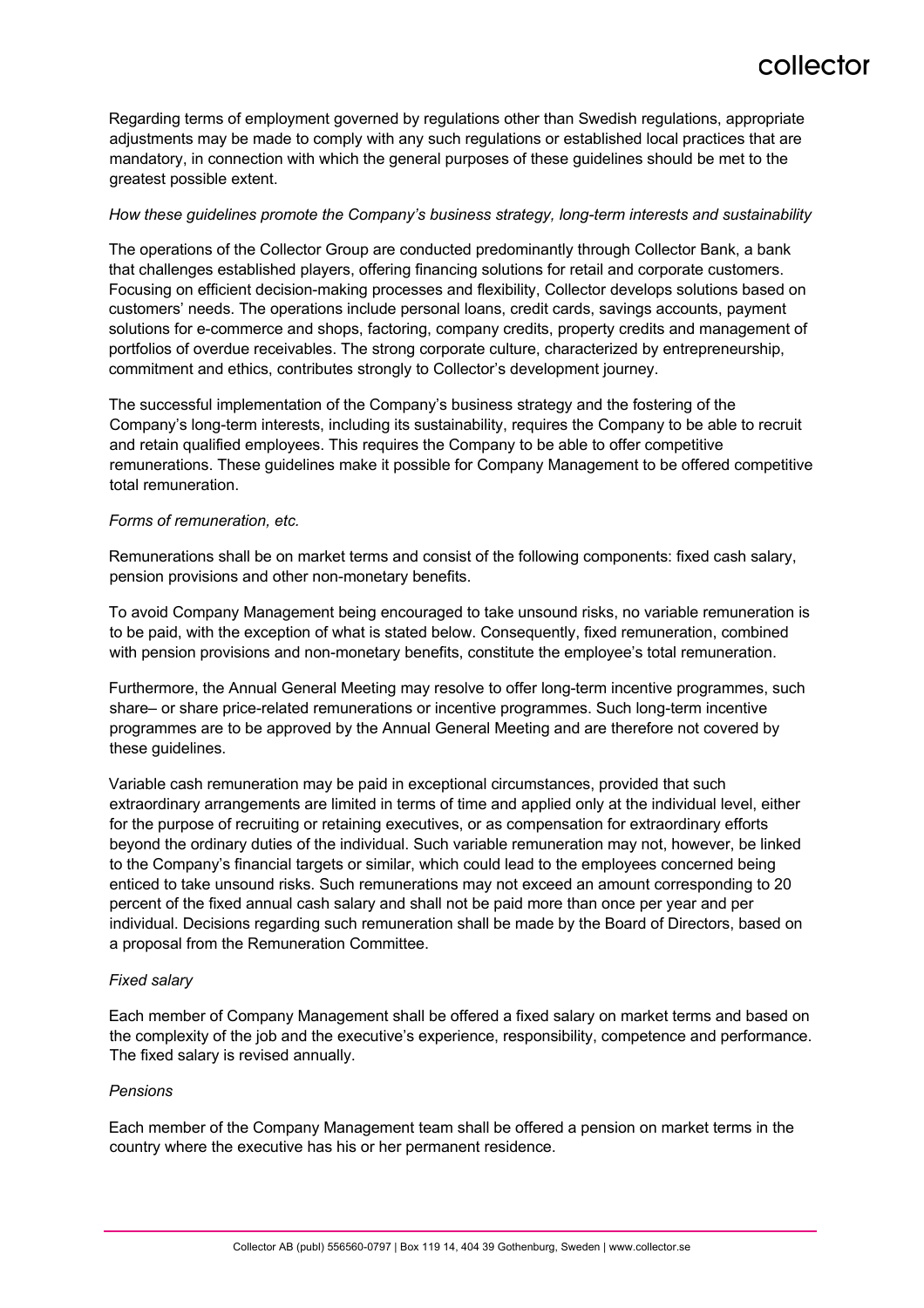For the CEO and other senior executives, pension benefits, including health insurance, must be defined-contribution benefits. Pension premiums for defined-contribution pensions shall amount to a maximum of 30 percent of the fixed annual cash salary.

#### Non-monetary benefits

Non-monetary benefits shall facilitate the executives' work performance and correspond to what can be considered reasonable considering market practices.

Non-monetary benefits may include, for example, life insurance, health insurance and a car benefit. Premiums and other costs arising from such benefits may amount to a maximum of 15 percent of the fixed annual cash salary.

Regarding terms of employment governed by regulations other than Swedish regulations, where these concern pension and other benefits, appropriate adjustments may be made to comply with any regulations or established local practices that are mandatory, in connection with which the general purposes of these guidelines should be met to the greatest possible extent.

#### *Cessation of employment*

On cessation of employment, the period of notice may not exceed 12 months. Fixed cash salary during the notice period and severance pay may not, in total, exceed an amount corresponding to the fixed cash salary for two years for the CEO and 18 months for other senior executives. On termination by the executive, the period of notice may not exceed six months, without entitlement to severance pay.

In addition, for the CEO and Deputy CEO, compensation for undertakings limiting competition may be payable on termination of employment to compensate for possible loss of income. For the CEO, such compensation for undertakings limiting competition shall only be payable to the extent that the former executive is not entitled to severance pay. For the CEO, this remuneration shall correspond to the discrepancy between the fixed cash salary at the time of termination less any lower income earned by the CEO in new employment, while for the Deputy CEO, this remuneration shall correspond to the discrepancy between the fixed cash salary at the time of termination less any lower income earned by the Deputy CEO in new employment, although not more than 60 percent of the fixed cash salary at the time of termination. This remuneration shall be payable during the period during which undertakings limiting competition apply, which shall not exceed 12 months following the termination of employment.

#### *Salary and terms of employment for employees*

In preparing the Board's proposal for these remuneration guidelines, the salaries and terms of employment for the Company's employees have been taken into account in that information regarding employees' total remuneration, the components of the remuneration and the rate of increase and the increase over time has been included in the data on which the Remuneration Committee and the Board of Directors have based their decisions and assessed the reasonableness of the guidelines and the limitations they entail.

#### *The decision-making process to establish, review and implement the guidelines*

The Board of Directors has established a Remuneration Committee. The committee's tasks include preparing the Board of Directors' decision on proposals for guidelines for remunerations to senior executives. The Board of Directors shall draw up proposals for new guidelines at least every four years and submit the proposal for resolution at the Annual General Meeting. The guidelines shall apply until new guidelines have been adopted by the Annual General Meeting. The Remuneration Committee shall also, where applicable, monitor and assess programmes of variable remuneration for Company Management, the application of guidelines for remuneration to senior executives as well as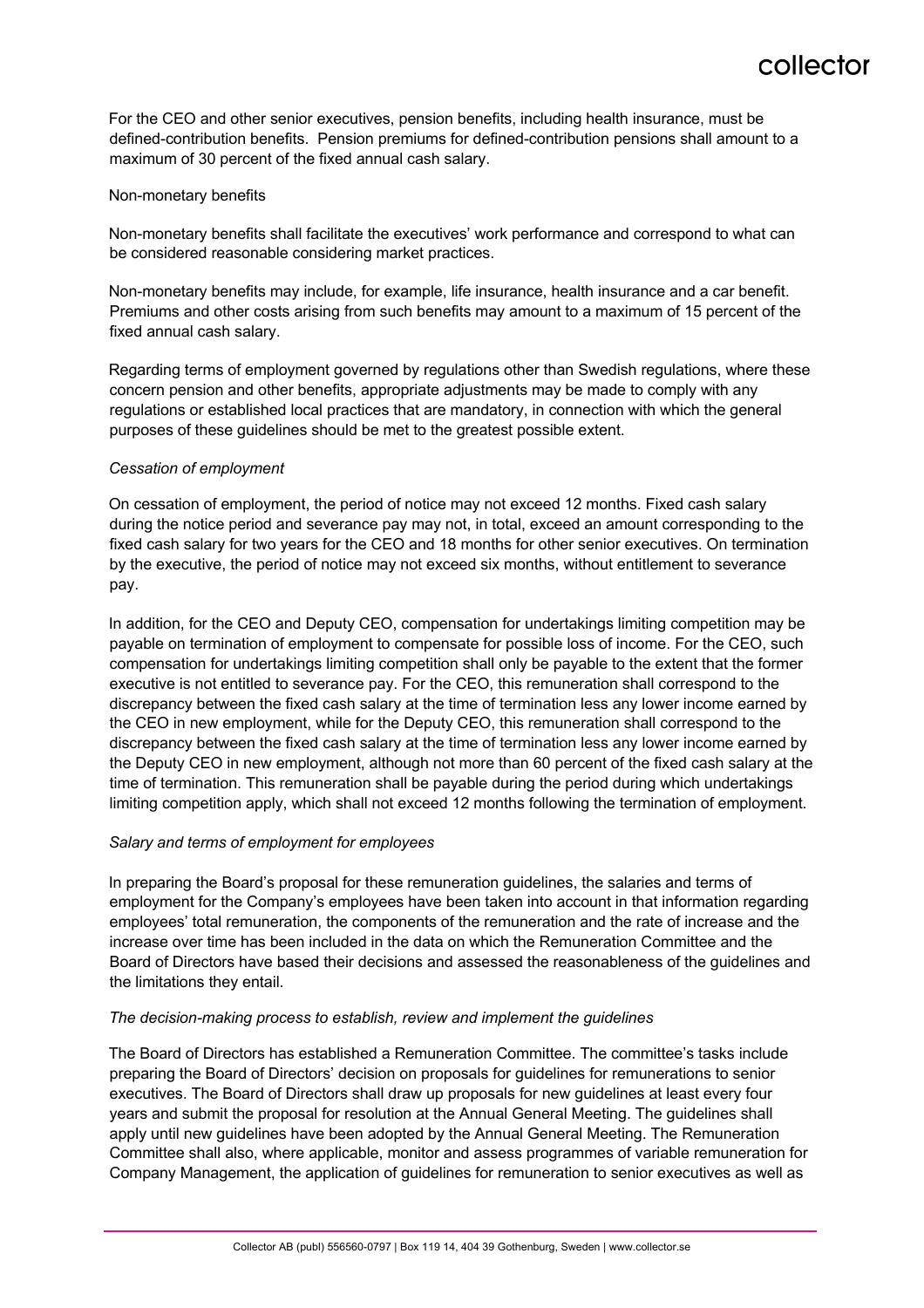current remuneration structures and remuneration levels within the Company. The Chairman of the Board is the chairman of the Remuneration Committee. The other members of the Remuneration Committee are independent in relation to the Company and Company Management. When the Board of Directors addresses and makes decisions on remuneration-related matters, the CEO and other members of the Company Management shall not be in attendance, insofar as they are affected by the matters addressed.

#### *Remuneration of Board Members*

In exceptional cases, Board members elected by the Annual General Meeting may be engaged to perform work that goes beyond the work of the Board and it shall be possible for them to receive remuneration for such work. Such efforts may include instances where the Company lacks the internal expertise or resources necessary. Furthermore, only operational efforts may be called upon, not strategic efforts, and these may not interfere with the actions of the Company Management or otherwise contravene the Companies Act or the Swedish Code of Corporate Governance. The remuneration shall be market-based and shall be approved by the Board of Directors without the Board member concerned participating in the preparation of the appurtenant proposals or decisions.

#### *Departure from the guidelines*

The Board of Directors may decide to temporarily deviate from the guidelines in whole or in part, if there are specific reasons for this in an individual case and a departure is necessary to meet the Company's long-term interests, including its sustainability, or to ensure the Company's financial viability. As stated above, the tasks of the Remuneration Committee include preparing the Board's decision on remuneration issues, which includes decisions on deviations from the guidelines.

#### **Item 17:**

The Board of Directors proposes that the Annual General Meeting resolve to authorize the Board of Directors to decide, on one or more occasions and with or without deviation from the preferential rights of existing shareholders, for cash payment, payment in kind or through set-off, to issue shares corresponding to at most 10 percent of the total number of shares in the Company during the period until the next Annual General Meeting.

The subscription price shall be determined according to prevailing market conditions at the time the shares are issued.

The reasons for the authorization and for the option of deciding to issue shares deviating from the preferential rights of existing shareholders are that the Board of Directors wishes to increase the Company's financial flexibility and enable a rapid and effective adjustment of the Company's capital structure to set financial targets and changes in capital adequacy rules. A share issue deviating from shareholders' preferential rights also makes it possible for the Company to issue shares as payment in connection with possible acquisitions of companies or operations by the Company.

To be valid, a resolution in accordance with the Board's proposal requires the approval of shareholders representing at least two thirds of both the votes and the shares represented at the Annual General Meeting.

#### **Item 18:**

The Board of Directors proposes that the Annual General Meeting resolves to authorize the Board, for the period until the next Annual General Meeting, to decide, on one or more occasions, to repurchase shares such that the Company does not hold more than 10 percent of the total number of shares in Collector, on the condition that such acquisitions are approved by the Swedish Financial Supervisory Authority. Repurchases may only be made via the Nasdaq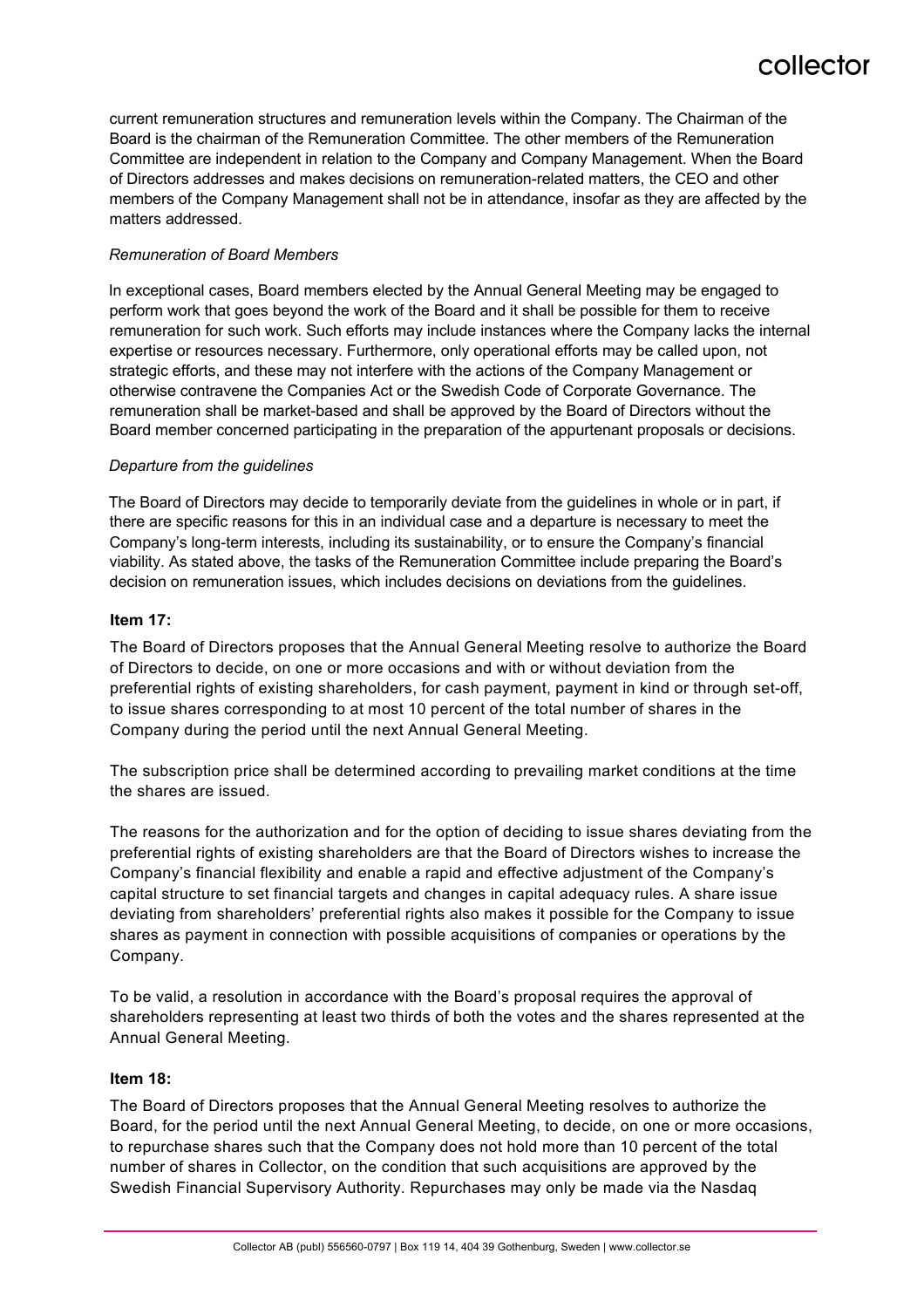Stockholm exchange, either at a price within the current price range, that is, the interval between the highest purchase price and the lowest selling price or, in the case of repurchases conducted by brokerage firms on the Company's behalf, the price of the shares may correspond to the volume-weighted average price during the period in which the shares were repurchased, even if the volume-weighted average price is outside the price range on the date on which the shares are transferred to Collector. The shares must be paid for in cash.

The Board of Directors proposes that the Annual General Meeting resolves to authorize the Board, for the period until the next Annual General Meeting, to approve, on one or more occasions, transfers of the Company's own shares. Shares may be transferred in a quantity not exceeding the total number the Company's own shares held by Collector at any given time. Transfers may be conducted on or off the Nasdaq Stockholm exchange, meaning that the Board of Directors may approve deviations from shareholders' pre-emption rights, as well as set-off payment or payment in kind. Transfers of shares on the Nasdaq Stockholm exchange shall be conducted at a price within the price interval applicable at any given time. Transfers of shares off the Nasdaq Stockholm exchange shall be conducted at a cash price, or value of the property received, corresponding to the market price for Collector's shares at the time of transfer, with any discrepancy deemed appropriate by the Board of Directors in each instance.

The purpose of these authorizations is that the Board of Directors seeks to enable the Company to use its own shares in payment for any acquisitions of companies or operations that the Company may make, as well as increasing the Company's financial flexibility and enabling adjustments to the Company's capital structure.

To be valid, a resolution in accordance with the Board's proposal requires the approval of shareholders representing at least two thirds of both the votes and the shares represented at the Annual General Meeting.

#### **Item 19:**

The Boards of the Company and its wholly owned subsidiary Collector Bank AB (publ) ("Collector Bank") have jointly adopted a merger plan dated 7 March 2022. The merger plan was registered with the Swedish Companies Registration Office on 11 March 2022 and the registration was announced in Post- och Inrikes Tidningar on 15 March 2022.

The merger means that Collector Bank absorbs the Company. The merger is made with the aim of simplifying the Group structure, streamlining the utilization of internal resources and optimizing the capital position. All operations in the Collector Group remain unchanged after the merger as all operating activities are currently conducted in Collector Bank, including its branches. This also means that the Group's daily operations will remain unchanged from the perspective of the customer.

In connection with the proposed merger, the shareholders in the Company will receive one (1) share in Collector Bank as a merger consideration for each share held in the Company. The merger is expected to be completed during the third quarter of 2022, when the shares in Collector Bank are intended to be admitted for trading on Nasdaq Stockholm.

Implementation of the merger presupposes that (a) the shareholders in the Company decide to adopt the merger plan at the Annual General Meeting, (b) the holders of outstanding bonds in Collector Bank approve certain necessary changes in the bond terms, (c) the Swedish Financial Supervisory Authority issues the necessary permits and (d) Nasdaq Stockholm approves that the shares in Collector Bank be admitted to trading.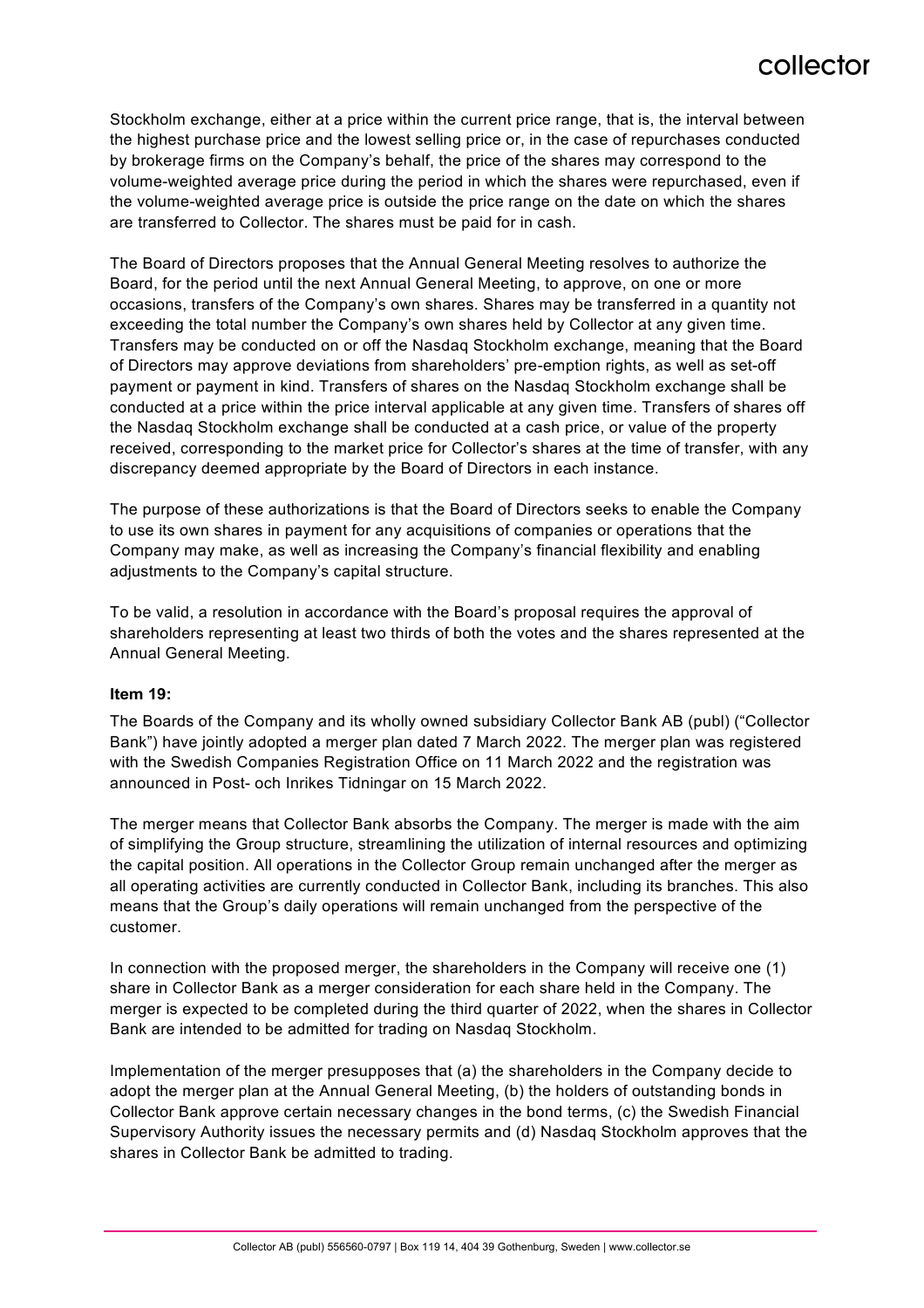To implement the proposed merger, the Board proposes that the Annual General Meeting resolves to approve the merger plan.

To be valid, a resolution in accordance with the Board's proposal requires the approval of shareholders representing at least two thirds of both the votes and the shares represented at the Annual General Meeting.

#### **OTHER INFORMATION**

#### **Authorization**

The Board, or whoever the Board appoints, shall have the right to decide on the minor changes in the above decisions that may be required in connection with registration of the decision with the Swedish Companies Registration Office, Euroclear Sweden AB or due to other formal requirements.

#### **Number of shares and votes**

At the time of issuance of this notice, there were a total 205,381,004 shares and votes in the Company. The Company holds no treasury shares.

#### **Annual General Meeting documents**

The Annual Report and Audit Report for the 2021 financial year, the Board's report on the remuneration of senior executives adopted by the Board in accordance with Chapter 8, Section 53 a of the Companies Act, the Board's statement in accordance with Chapter 19, Section 22 and the auditor's statement pursuant to Chapter 8, Section 54 of the Swedish Companies Act will be available by 13 April 2022 at the latest on the Company's website, www.collector.se, under the heading "About Collector/Annual General Meeting 2022", at the Company's offices at Lilla Bommens Torg 11, Gothenburg and will be sent free of charge to shareholders who so request and who state their postal or e-mail address.

The Election Committee's complete proposals for resolutions and its motivated statement regarding its proposal for the composition of the Board of Directors and information about the proposed Board Members, as well as the merger plan (accompanied by an auditor's statement) are available on the Company's website, www.collector.se.

A prospectus regarding the admission of the shares in Collector Bank for trading in connection with the implementation of the merger will be available on the Company's website, www.collector.se, no later than 20 April 2022.

The documents can be requested by telephone on +46 (0)10-161 00 00 or by mail to Collector AB (publ), attention: Malin Alevåg, Box 11914, SE-404 39 Gothenburg, Sweden.

### **Personal data**

For information on how your personal data is processed, see www.euroclear.com/dam/ESw/Legal/Integritetspolicy-bolagsstammor-svenska.pdf.

#### **Shareholders' right to ask questions**

Shareholders are hereby informed of their rights under Chapter 7, Section 32 of the Companies Act, to request, at the Annual General Meeting, information from the Board and CEO regarding circumstances that may affect the assessment of an agenda item and circumstances that could affect the assessment of the Company's or its subsidiaries' financial situation, the Company's